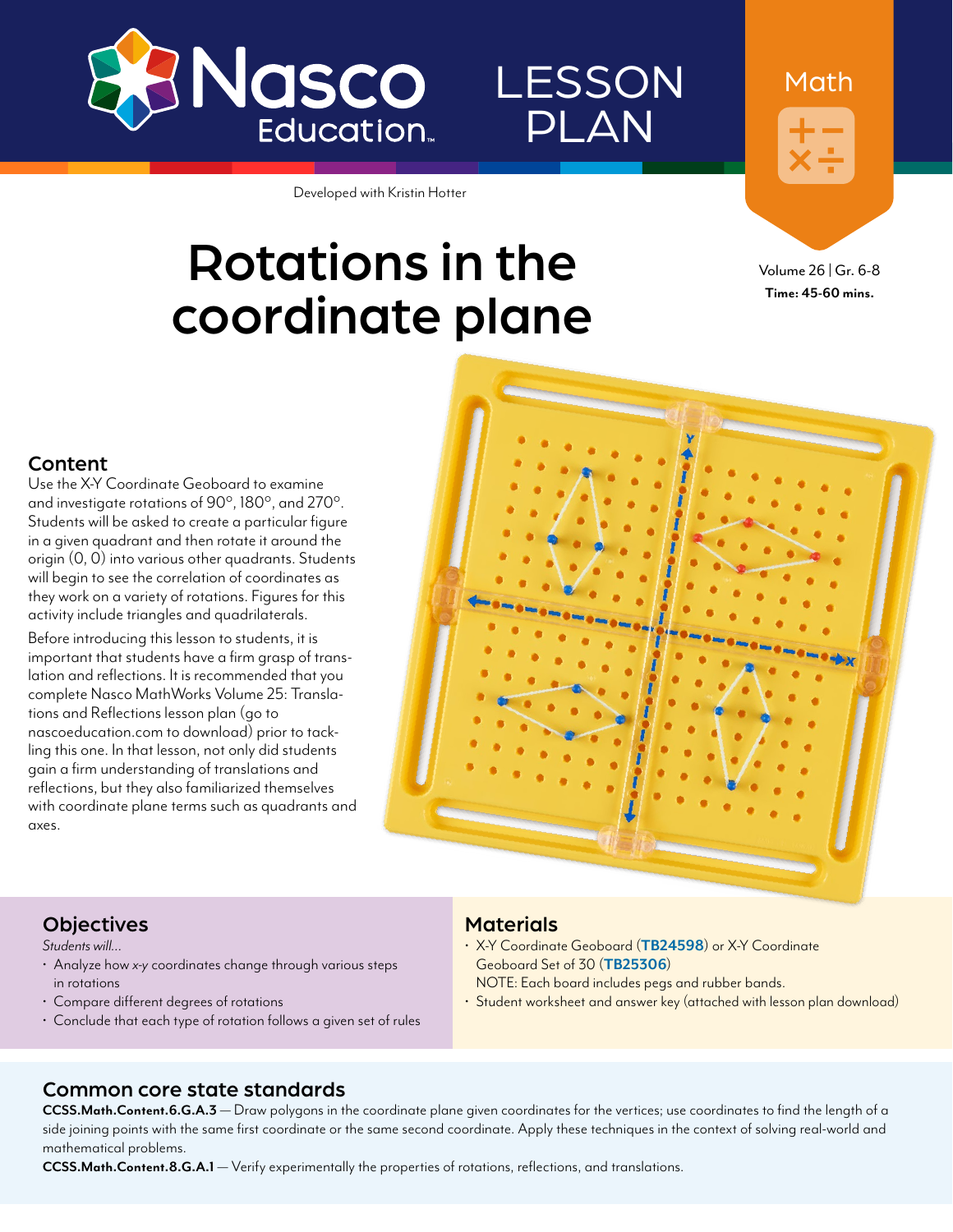## Introduction

- Review translations and reflections. Remind students that translations occur when they move or slide all of the coordinates in a given figure the exact same distance and direction across a given line, such as the *x*-axis or the *y*-axis. Use an X-Y Coordinate Geoboard or an interactive whiteboard to show the following quick example to students.
- 2. Create a triangle with the coordinates (4, 4), (2, 1), and (6, 1). Explain to students what you are doing to students as you do it. Mention this triangle is in Quadrant I of the coordinate plane. Tell them that you would like to move this figure into Quadrant IV. Ask the following questions as you go through the translation:

What axis will I need to cross in order to make the translation?

#### *(the x-axis)*

How many rows above the *x*-axis are the lowest points of this triangle? *(1 row)*

How many rows down will I need to translate the top of my triangle so it is exactly one row from the *x*-axis in Quadrant IV? *(5 rows)*

What will the new coordinates be? *(4, –1)*

How far down will I need to move the peg that is at (2, 1)? *(5 rows)*

What will its new coordinates be? *(2, –4)*

How far down will I need to move the peg that is at (6, 1)? *(5 rows)*

What will its new coordinates be? *(6, –4)*

What do you notice about each of the new coordinate pairs? *(The x-coordinate has remained the same, while the ycoordinate has been changed.)*

Point out what happens in translations. The coordinate for the axis that is being crossed, in this case the *x*-axis, is the coordinate that remains the same while the opposite coordinate, in this case the *y*-coordinate, has changed.

3. Move on to demonstrating a reflection. Create a triangle on the geoboard or interactive whiteboard with the coordinates (–2, 2), (–6, 2), and (–2, 6). Tell students that your goal is to reflect that triangle into Quadrant I. Remind students that reflect means that they create a flipped mirror image of the original figure. Ask the following questions before beginning the reflection:

> What axis will I need to cross in order to make this reflection? *(the y-axis)*

How do we find the reflected coordinate of a given point? *(find the opposite of one of the coordinates)*

How do we know which coordinate we will find the opposite of? *(When we cross the y-axis, we find the opposite of the x-coordinate. When we cross the x-axis, we find the opposite of the y-coordinate.)* 

Tell students that since you are crossing the *y*-axis, you need to find the opposite of the *x*-coordinates. The *y*-coordinates will stay exactly the same.

- 4. Start with (–2, 2) and ask what the reflected coordinate will be. [It will be *(2, 2)* because the opposite of –2 is 2 for the *x*-coordinate, and the *y*-coordinate stays the same at 2.]
- 5. Move on to (–6, 2). The reflected coordinate will be (6, 2) because the opposite of –6 is 6 for the *x*-coordinate, and the *y*-coordinate stays the same at 2.
- 6. Finish with (–2, 6). The reflected coordinate will be (2, 6) because the opposite of –2 is 2 for the *x*-coordinate, and the *y*-coordinate stays the same at 6.
- 7. Tell students that translations and reflections each have a rule that the coordinate opposite of the axis being crossed is the one that changes for those transformations. They should keep those rules in mind as they begin to investigate rotations. They should be thinking about if the same rule applies for rotations or if a new rule will come into play.

## Activity

- 1. Distribute the worksheet and geoboards. Have students build a red triangle in Quadrant I by putting a peg at the following coordinates: (3, 2), (6, 2), and (3, 5). They should also put a small rubber band around their figure. On their worksheet, they should write the coordinates on the line labeled Quadrant I for Figure 1, then draw the triangle they have created in Quadrant I of the coordinate plane for Figure 1.
- 2. Before they begin investigating and experimenting with rotations, tell students that there are a few rules that will help them along the way. Some of these rules will be discussed now, others as they investigate, and the rest after they investigate. The first rule is that they will always rotate around the origin across either the *x*-axis or the *y*-axis. Each rotation will always be made in a counterclockwise direction. NOTE: The next step provides an overview of what students will be doing. They shouldn't actually be doing any rotation at this time. You are merely guiding them through the process.

3. The original figure is in Quadrant I. Ask which axis will be crossed if you start there and begin to move in a counterclockwise direction *(y-axis)*. If we cross the *y*-axis, which quadrant will we have rotated into *(Quadrant II)*? From that quadrant, ask which axis you cross *(x-axis)*, and if you continue to move in a counterclockwise direction which quadrant you will rotate into *(Quadrant III)*? Move in a counterclockwise direction from Quadrant III and ask which axis is crossed now *(y-axis)* and which quadrant has been

rotated into *(Quadrant IV)*. To finish the rotation from Quadrant IV, students should be able to tell you that you would cross the *x*-axis and rotate into Quadrant I. Once the figure completes the rotation and is back in Quadrant I, it is back at its original location on the coordinate plane, indicating it has completed a complete rotation.

4. Now that a complete rotation has been demonstrated, direct students to write in "counterclockwise" in the first blank of the first sentence on their worksheet. As for the second blank, tell them that since they are rotating quadrant to quadrant, it is important to also realize that they are rotating all of their figures around one specific fixed point. That point is the origin of the plane. Remind them that the origin is (0, 0). Direct them to write in "origin" on the second blank of the first sentence.



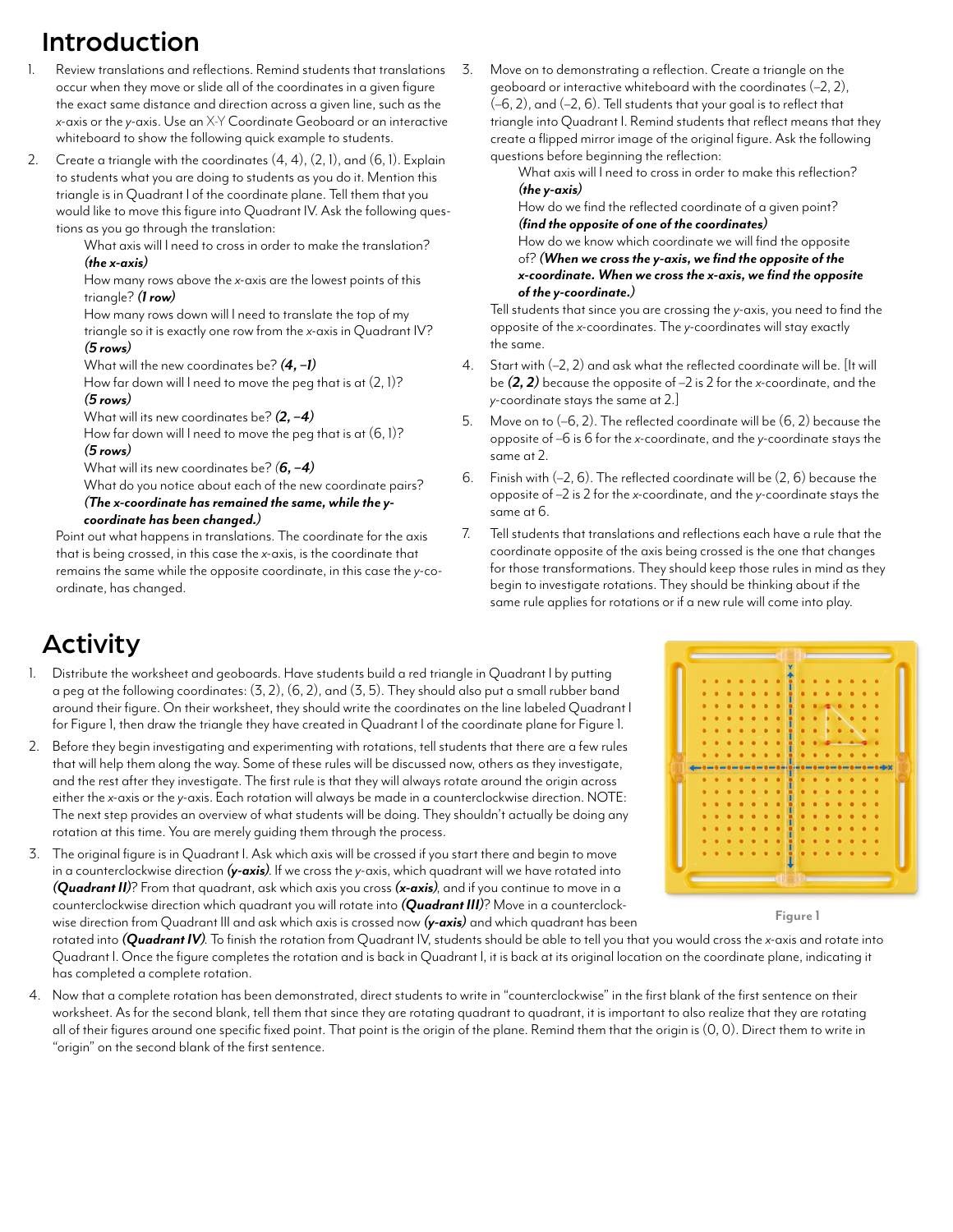### Activity cont.

- 1. Ask students what shape is being made with the rotations if they are moving counterclockwise. If they struggle to come up with the answer of a circle, feel free to show students visually with a finger to help them out. Ask how many degrees are in a circle *(360°)*. Have students get together with a partner to determine how many degrees were in each of the rotations. Students should be able to determine that a total of four rotations were made. 360 ÷ 4 = 90, so each individual rotation was 90°. From the original figure, there was a 90°, 180°, and 270° rotation. Have students record those observations on their worksheet.
- 2. Now that some rules have been established, students are ready to begin to actually rotate the figure. See if students can tell you which quadrant they will make the first rotation to *(Quadrant II)* and the measurement of the rotation *(90°)*. Direct students to write down the coordinates for the rotated shape on the line for Quadrant II under Figure 1 on their worksheet as you provide them. The coordinates are (–2, 3), (–2, 6), and (–5, 3). See the answer key for a visual.
- 3. Students should use blue pegs to plot those points on their geoboard, then draw the figure in Quadrant II of the plane on their worksheet. Have students talk with a partner about what they notice about the relationship between the points in Quadrant I and Quadrant II when they make a 90° rotation. They should also talk about what the rotated shape looks like and its location within the coordinate plane. As students make observations, record them on the board to refer back to in later problems. You may want to create a three-column chart for each type of rotation (90°, 180°, and 270°). Observations students may make include:
	- The *x* and *y* coordinates have flipped.
	- The new *x*-coordinate is now the negative *y*-coordinate of the original coordinates.
	- The *y*-coordinate is now the original *x*-coordinate.
	- The rotated figure looks a lot like a reflected figure.
	- The triangle is now one row higher than the original triangle in Quadrant I.
- 4. Give the students the coordinates for the next rotation, and be sure the students are writing them down on the line for Quadrant III under Figure 1 of their worksheet at the same time. The coordinates are  $(-3, -2)$ ,  $(-6, -2)$ , and  $(-3, -5)$ . See the answer key for a visual. Before students plot the figure, see if they know which quadrant they will be rotating to *(Quadrant III)* and the measurement of this rotation from Quadrant I *(180°)*. Students should use red pegs to plot those points on their geoboard, then draw the figure in Quadrant III of the plane on their worksheet.
- 5. Have students talk with their partner about what they notice about the relationship between the points in Quadrant I and Quadrant III when they make a 180° rotation. They should also talk about the appearance of the rotated shape and its location within the coordinate plane. Be sure to record these observations on the board for future reference. Observations students may make include:
	- The *x* and *y* coordinates are now the exact opposites of the original coordinates.
	- The *x*-coordinate is the negative of the original *x*-coordinate.
	- The *y*-coordinate is the negative of the original *x*-coordinate.
	- The rotated figure is now an upside-down version of the original figure.
- 6. Give the students the coordinates for the final rotation. Make sure students write them down on the line for Quadrant IV under Figure 1 of their worksheet as you do so. The coordinates are (2, –3), (2, –6), and (5, –3). See the answer key for a visual. Before students plot the figure, see if they know which quadrant they will be rotating to *(Quadrant IV)* and the measurement of this rotation from Quadrant I *(270°)*. Students should use blue pegs to plot those points on their geoboard, then draw the figure in Quadrant IV of the plane on their worksheet.
- 7. Have students talk with their partner about what they notice about the relationship between the points in Quadrant I and Quadrant IV when they make a 270° rotation. They should also talk about the appearance of the rotated shape and its location within the coordinate plane. Be sure to record these observations on the board for future reference. Observations students may make include:
	- The *x* and *y* coordinates have flipped again.
	- The *x*-coordinate is now the original *y*-coordinate.
	- The *y*-coordinate is now the negative of the original *x*-coordinate.

The rotated figure is now what the original figure reflected across the *x*-axis would look like.

- 8. Tell students that they have come up with a lot of interesting observations regarding the coordinates in the rotated triangle figure, and now they will see if some or all of these observations still apply when they begin in a different quadrant and use a different figure. Students should clear their geoboard, then use red pegs to create this quadrilateral in Quadrant III: (–1, –2), (–1, –5), (–4, –5), and (–3, –3). Students should also write these coordinates under the Figure 2 coordinate plane for Quadrant III and draw the figure in Quadrant III of that same plane.
- 9. Just as with the triangle, students will make a  $90^{\circ}$  rotation. Prompt them to tell you the axis over which the rotation will cross *(y-axis)* and the quadrant it will be in *(Quadrant IV)*. Review the observations students made for the 90° rotation for the triangle. Provide the coordinates for the 90° rotation while students record them on their worksheet for Quadrant IV of Figure 2. The rotated coordinates are  $(2, -1)$ ,  $(5, -1)$ ,  $(5, -4)$ , and  $(3, -3)$ . See the answer key for a visual. Students should plot the figure on their geoboard and draw the figure on the worksheet.





10. Ask students what they notice. They should be able to connect that the same kind of 90° rotation changes occur with this figure. The new *x*-coordinate is the opposite of the original *y*-coordinate. The new *y*-coordinate is the original *x*-coordinate. Ask if there is a rule that could be created for 90° rotations. Students should be able to see that the new coordinates are the *(–y, x)* of the original coordinates. Have them record that rule on the student worksheet for 90° rotations.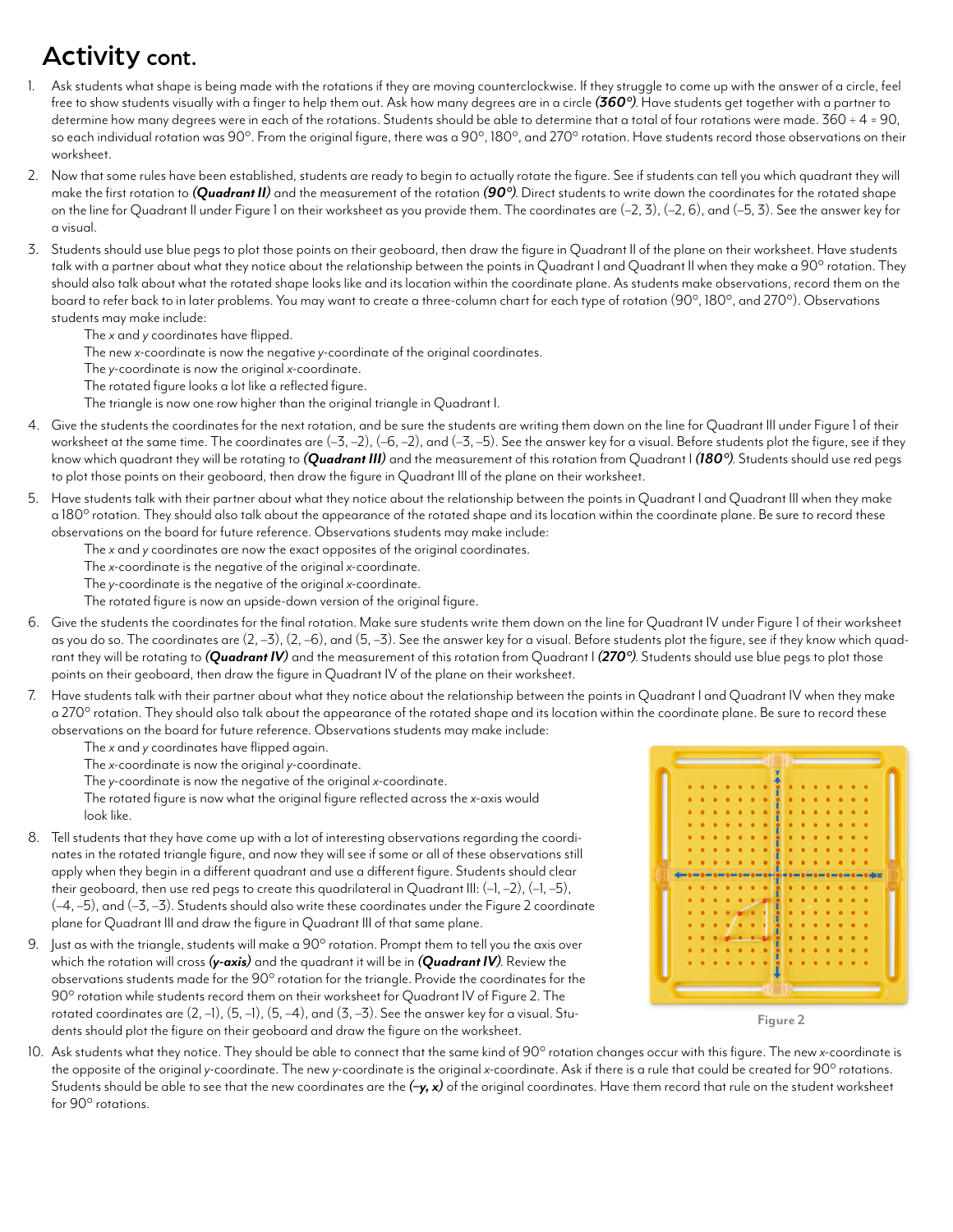### Activity cont.

- 1. Ask students which axis will be crossed next as they continue to rotate around the origin *(the x-axis)* and what quadrant they will be in *(Quadrant I)*. They should also be able to tell you that the degree of rotation from the original quadrilateral is 180°. Give students the rotated coordinates for the quadrilateral's 180° rotation, making sure they record them on their worksheet for Quadrant I of Figure 2. The coordinates are (1, 2), (1, 5), (4, 5), and (3, 3). See answer key for a visual. Students should plot the figure on their geoboard and draw the figure on their worksheet.
- 2. Ask students what they notice. They should be able to connect that the same kind of 180° rotation occurs with this figure, meaning that the new *x*-coordinate is the opposite of the original *x*-coordinate and the new *y*-coordinate is the opposite of the original y-coordinate. See if students can devise a rule for 180° rotations. They should be able to see that the new coordinates are the  $(-x, -y)$  of the original coordinates. Have them record that rule on the worksheet for 180° rotations.
- 3. Point out that they are seeing some rules that are true for all rotations around the origin, then see if they know which axis will be crossed on the final rotation *(the y-axis)*, the quadrant they will be in *(Quadrant II)*, and the degree of rotation from the original quadrilateral *(270°)*. At this time, if students seem to be catching on, consider having them determine the final set of coordinates on their own or with a partner instead of you listing them. Whether they come up with them on their own or you provide them, they should write the rotated coordinates on their worksheet for Quadrant II of Figure 2. The rotated coordinates are (–2, 1), (–5, 1), (–5, 4), and (–3, 3). See answer key for visual. Students should also plot the figure on their geoboard and draw the figure on their worksheet.
- 4. Ask students what they notice. They should be able to connect that the same kind of 270° rotation changes occur with this figure. The new *x*-coordinate is the original *y*-coordinate. The new *y*-coordinate is the opposite of the original *x*-coordinate. See if students can devise a rule for 270° rotations. They should be able to see that the new coordinates are *(y, –x)* of the original coordinates. Have them record that rule on the worksheet for 270° rotations.

### Check for understanding

Tell students that you will give them the coordinates for another triangle. Using the discoveries they've made during their investigations today, they need to determine the coordinates of the shape when it is rotated  $90^\circ$ , 180 $^\circ$ , and 270 $^\circ$ . As before, they should have coordinates for four total shapes written and four total shapes created on both their geoboards and on the coordinate plane of their worksheet. The original triangle they need to create is in Quadrant I at the coordinates of (5, 1), (6, 7), and (4, 5). Give students time to work independently, then ask the following questions:

- 1. When you make a 90° rotation, what is the rule? *(The new x-coordinate is the opposite of the original y-coordinate. The new y-coordinate is the original x-coordinate.)*
- 2. What is the rotated coordinate pair for (5, 1)? *(–1, 5)*
- 3. What is the rotated coordinate pair for (6, 7)? *(–7, 6)*
- 4. What is the rotated coordinate pair for (4, 5)? *(–5, 4)*
- 5. What axis have you crossed, what is your new quadrant, and what degree of rotation have you gone? *(I have crossed the y-axis into Quadrant II with a 90° rotation.)*
- 6. When you make a 180° rotation, what is the rule? *(The new x-coordinate is the opposite of the original x-coordinate. The new y-coordinate is the opposite of the original y-coordinate.)*
- 7. What is the rotated coordinate pair for (5, 1)? *(–5, –1)*
- 8. What is the rotated coordinate pair for (6, 7)? *(–6, –7)*
- 9. What is the rotated coordinate pair for (4, 5)? *(–4, –5)*
- 10. What axis have you crossed, what is your new quadrant, and what degree of rotation have you gone? *(I have crossed the x-axis into Quadrant III with a 180° rotation.)*
- 11. When you make a 270° rotation, what is the rule? *(The new x-coordinate is the opposite of the original x-coordinate. The new y-coordinate is the opposite of the original y-coordinate.)*
- 12. What is the rotated coordinate pair for (5, 1)? *(1, –5)*

**Figure 3**

- 13. What is the rotated coordinate pair for (6, 7)? *(7, –6)*
- 14. What is the rotated coordinate pair for (4, 5)? *(5, –4)*
- 15. What axis have you crossed, what is your quadrant, and what degree of rotation have you gone? *(I have crossed the y-axis into Quadrant IV with a 270° rotation.)*

Students will complete the remainder of the student worksheet independently. Take a moment to explain that Figure 4 is exactly like Figures 1-3. Figures 5-8 only require students to determine one given type of rotation rather than all three rotations. They will use the same skills to determine the coordinates, but they may need an explanation from you for how to complete the first kind of that problem.

### Intervention

Help students better see the connection between the type of rotation and the rule of that rotation, start all figures in Quadrant I. By eliminating one element of change, students may be able to better make the connection.

#### Extension

Students can begin to combine and investigate all three types of transformations. EXAMPLE: Create a triangle in Quadrant I with the coordinates (1, 1), (3, 6), and (5, 3). Reflect that triangle into Quadrant II, then rotate it 180°.



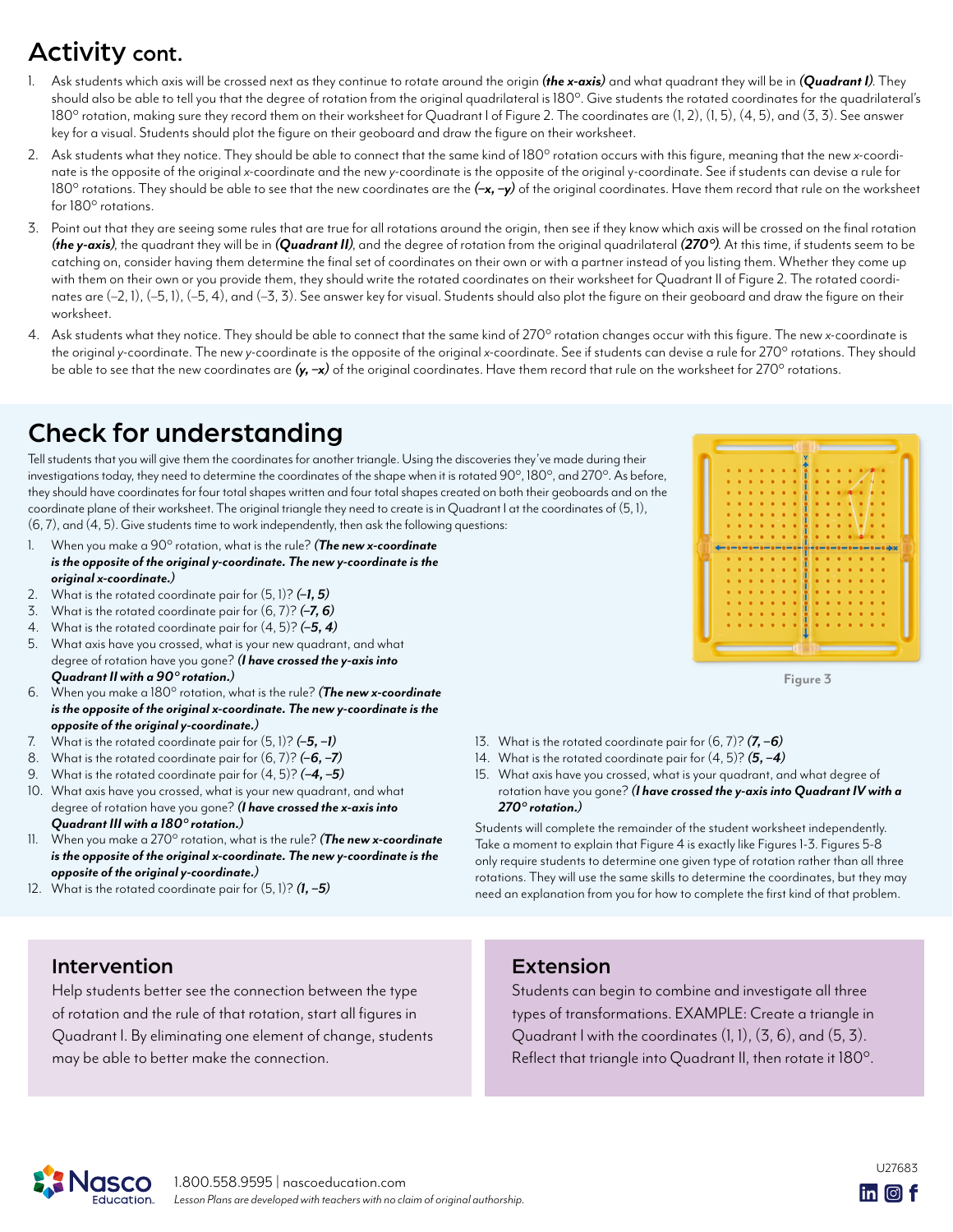## **Rotations — worksheet** and we want to all the set of the set of the set of the set of the set of the set of the set of the set of the set of the set of the set of the set of the set of the set of the set of the set of the

Volume 26

|                                                                                                                                                                                                                                | <b>Rules of Rotations</b> |                                                                                                                                                                                                                                |
|--------------------------------------------------------------------------------------------------------------------------------------------------------------------------------------------------------------------------------|---------------------------|--------------------------------------------------------------------------------------------------------------------------------------------------------------------------------------------------------------------------------|
| When rotating on the coordinate plane, I will always rotate in a _____________________________ direction around the                                                                                                            |                           |                                                                                                                                                                                                                                |
| On the coordinate plane, I will rotate ________, _______, or ______.                                                                                                                                                           |                           |                                                                                                                                                                                                                                |
| If I start in Quadrant II                                                                                                                                                                                                      | If I start in Quadrant I  |                                                                                                                                                                                                                                |
| A contation will be in Quadrant and the contract of the contract of the contract of the contract of the contract of the contract of the contract of the contract of the contract of the contract of the contract of the contra |                           | A ________________ rotation will be in Quadrant _______.                                                                                                                                                                       |
| A _________________ rotation will be in Quadrant ________.                                                                                                                                                                     |                           | A ________________ rotation will be in Quadrant _______.                                                                                                                                                                       |
| A ________________ rotation will be in Quadrant _______.                                                                                                                                                                       |                           | A__________________ rotation will be in Quadrant ________.                                                                                                                                                                     |
| If I start in Quadrant III                                                                                                                                                                                                     |                           | If I start in Quadrant IV                                                                                                                                                                                                      |
| A _________________ rotation will be in Quadrant ________.                                                                                                                                                                     |                           | A ________________ rotation will be in Quadrant _______.                                                                                                                                                                       |
| A ________________ rotation will be in Quadrant _______.                                                                                                                                                                       |                           | A ________________ rotation will be in Quadrant _______.                                                                                                                                                                       |
| A _________________ rotation will be in Quadrant ________.                                                                                                                                                                     |                           | A ________________ rotation will be in Quadrant _______.                                                                                                                                                                       |
|                                                                                                                                                                                                                                |                           |                                                                                                                                                                                                                                |
|                                                                                                                                                                                                                                |                           |                                                                                                                                                                                                                                |
| example and to tation rule: example and the set of the set of the set of the set of the set of the set of the s                                                                                                                |                           |                                                                                                                                                                                                                                |
| Figure 1                                                                                                                                                                                                                       | Figure 2                  |                                                                                                                                                                                                                                |
|                                                                                                                                                                                                                                |                           |                                                                                                                                                                                                                                |
| Quadrant II: the contract of the contract of the contract of the contract of the contract of the contract of the contract of the contract of the contract of the contract of the contract of the contract of the contract of t |                           | Quadrant II: The Contract of the Contract of the Contract of the Contract of the Contract of the Contract of the Contract of the Contract of the Contract of the Contract of the Contract of the Contract of the Contract of t |
|                                                                                                                                                                                                                                |                           |                                                                                                                                                                                                                                |
| Quadrant IV:                                                                                                                                                                                                                   | Quadrant IV:              |                                                                                                                                                                                                                                |
| Directions: Create the figure for the coordinates provided, then create the rotated figure for 90°, 180°, and 270° rotations.                                                                                                  |                           |                                                                                                                                                                                                                                |
| Figure 3                                                                                                                                                                                                                       | Figure 4                  |                                                                                                                                                                                                                                |
| Quadrant I: (5, 1), (6, 7), (4, 5)<br><u> 1989 - Johann Barbara, martin a</u>                                                                                                                                                  |                           |                                                                                                                                                                                                                                |
|                                                                                                                                                                                                                                |                           |                                                                                                                                                                                                                                |
|                                                                                                                                                                                                                                |                           |                                                                                                                                                                                                                                |
|                                                                                                                                                                                                                                |                           |                                                                                                                                                                                                                                |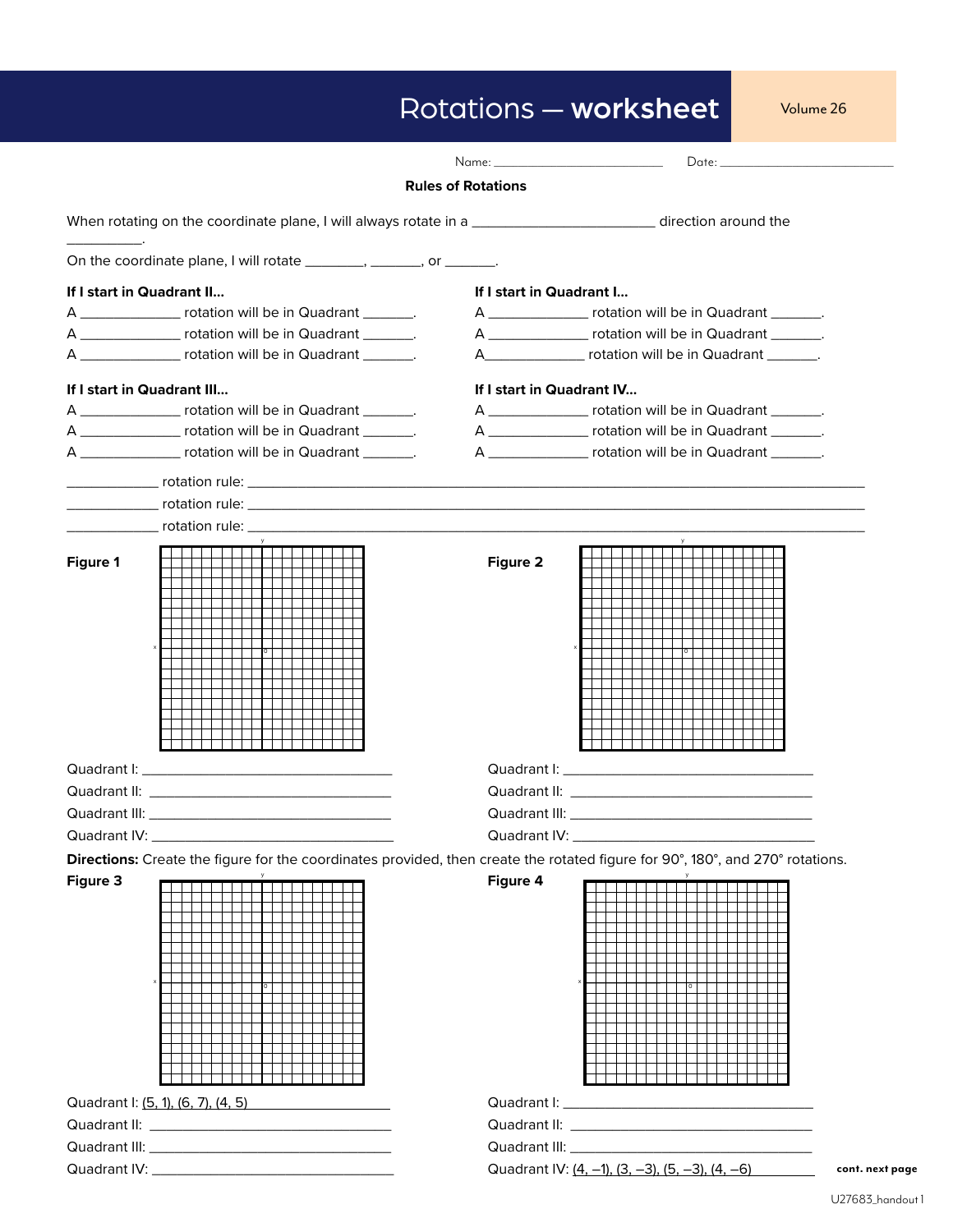**Directions:** Create the figure for the coordinates provided, then create the rotated figure for the specific type of rotation listed.



Original Coordinates: (–1, 6), (–4, 5), (–7, 7)

180° Rotation Coordinates: \_\_\_\_\_\_\_\_\_\_\_\_\_\_\_\_\_\_\_\_\_\_\_\_\_\_\_\_\_\_\_

#### **Figure 6**



Original Coordinates: (–2, 2), (–4, 2), (–7, 5)

270° Rotation Coordinates: \_\_\_\_\_\_\_\_\_\_\_\_\_\_\_\_\_\_\_\_\_\_\_\_\_\_\_\_\_\_\_



Original Coordinates: (1, –2), (4, –1), (7, –6), (3, –5)

90° Rotation Coordinates: \_\_\_\_\_\_\_\_\_\_\_\_\_\_\_\_\_\_\_\_\_\_\_\_\_\_\_\_\_\_\_



Original Coordinates: (–5, –2), (–6, –5), (–1, –5), (–3, –2)

270° Rotation Coordinates: \_\_\_\_\_\_\_\_\_\_\_\_\_\_\_\_\_\_\_\_\_\_\_\_\_\_\_\_\_\_\_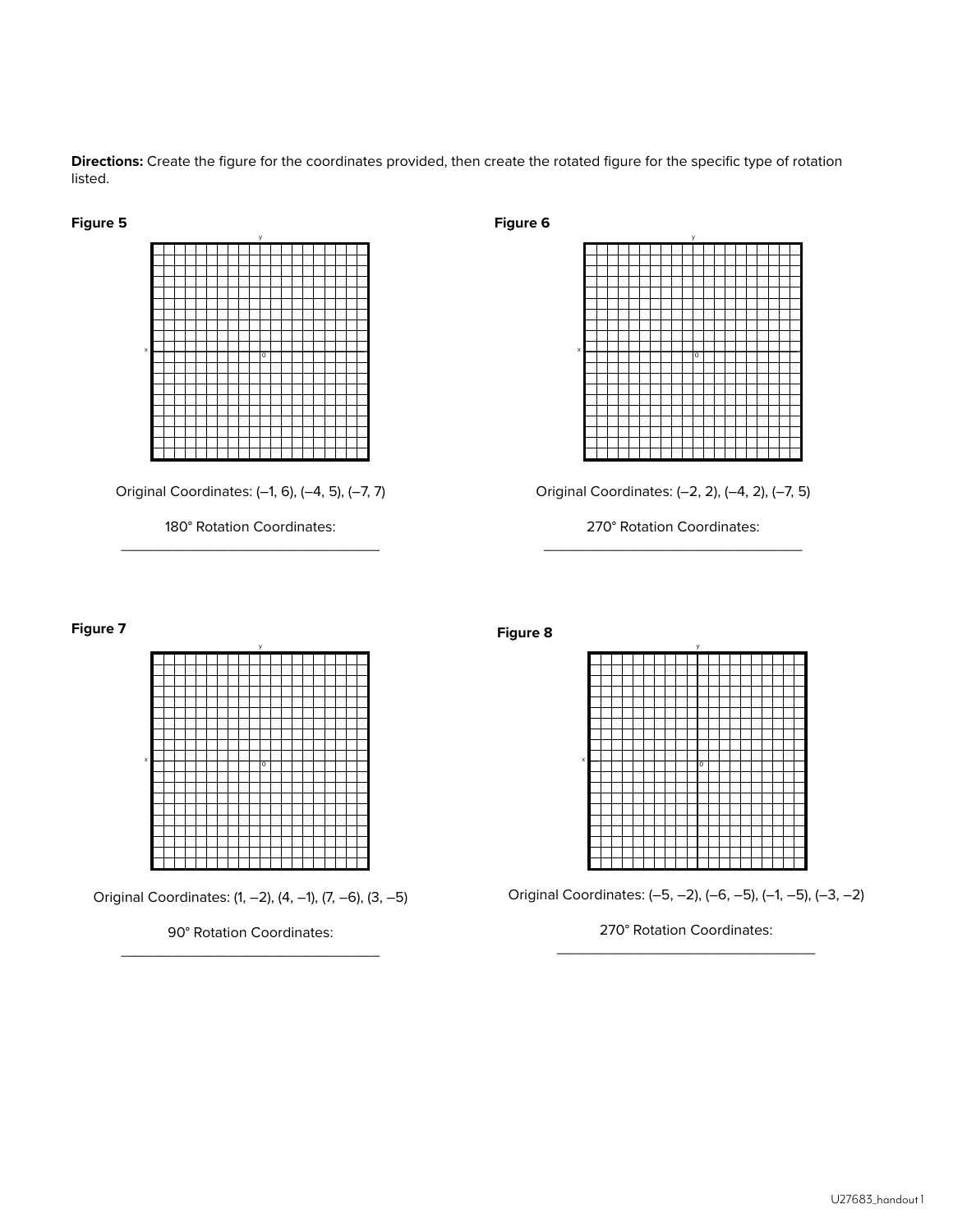**If I start in Quadrant I…**

**If I start in Quadrant IV…**

A 90° rotation will be in Quadrant II. A 180° rotation will be in Quadrant III. A 270° rotation will be in Quadrant IV.

A 90° rotation will be in Quadrant *I.* A 180° rotation will be in Quadrant II. A 270° rotation will be in Quadrant III. V olume26\_U27683

#### **Rules of Rotations**

When rotating on the coordinate plane, I will always rotate in a counterclockwise direction around the origin.

On the coordinate plane, I will rotate  $90^\circ$ ,  $180^\circ$ , or  $270^\circ$ .

Nasco MathWorks Lesson: Rotations in the Coordinate Plane

#### **If I start in Quadrant II…**

- A 90° rotation will be in Quadrant III.
- A 180° degree rotation will be in Quadrant IV.
- A 270° degree rotation will be in Quadrant I.

#### **If I start in Quadrant III…**

- A 90° rotation will be in Quadrant IV.
- A 180° rotation will be in Quadrant *I.*
- A 270° rotation will be in Quadrant II.

Quadrant I: (3, 2), (6, 2), (3, 5) Quadrant II: (-2, 3), (-2, 6), (-5, 3) Quadrant III: (-3, -2), (-6, -2), (-3, -5) Quadrant IV:  $(2, -3)$ ,  $(2, -6)$ ,  $(5, -3)$ 

#### 90° rotation rule: The new coordinates are (-y, x) of the original coordinates.

180° rotation rule: The new coordinates are (-x, -y) of the original coordinates.

 $270^\circ$  rotation rule: The new coordinates are  $(y, -x)$  of the original coordinates.

**Figure 1**

| × |  |  |  |  |  |   |  |  |  |  |  |
|---|--|--|--|--|--|---|--|--|--|--|--|
|   |  |  |  |  |  | o |  |  |  |  |  |
|   |  |  |  |  |  |   |  |  |  |  |  |
|   |  |  |  |  |  |   |  |  |  |  |  |
|   |  |  |  |  |  |   |  |  |  |  |  |
|   |  |  |  |  |  |   |  |  |  |  |  |
|   |  |  |  |  |  |   |  |  |  |  |  |
|   |  |  |  |  |  |   |  |  |  |  |  |
|   |  |  |  |  |  |   |  |  |  |  |  |
|   |  |  |  |  |  |   |  |  |  |  |  |
|   |  |  |  |  |  |   |  |  |  |  |  |
|   |  |  |  |  |  |   |  |  |  |  |  |

y

**Figure 2**



Quadrant I: (1, 2), (1, 5), (4, 5), (3, 3) Quadrant II: (–2, 1), (–5, 1), (–5, 4), (–3, 3) Quadrant III:  $(-1, -2)$ ,  $(-1, -5)$ ,  $(-4, -5)$ ,  $(-3, -3)$ Quadrant IV: (2, –1), (5, –1), (5, –4), (3, –3)

x

x

**Directions:** Create the figure for the coordinates provided, then create the rotated figure for 90°, 180°, and 270° rotations.

**Figure 3**

|   |  |  |  |  |  | y |  |   |  |  |  |
|---|--|--|--|--|--|---|--|---|--|--|--|
|   |  |  |  |  |  |   |  |   |  |  |  |
|   |  |  |  |  |  |   |  |   |  |  |  |
|   |  |  |  |  |  |   |  |   |  |  |  |
|   |  |  |  |  |  |   |  |   |  |  |  |
|   |  |  |  |  |  |   |  |   |  |  |  |
|   |  |  |  |  |  |   |  |   |  |  |  |
|   |  |  |  |  |  |   |  |   |  |  |  |
|   |  |  |  |  |  |   |  |   |  |  |  |
|   |  |  |  |  |  |   |  | π |  |  |  |
| x |  |  |  |  |  |   |  |   |  |  |  |
|   |  |  |  |  |  | o |  |   |  |  |  |
|   |  |  |  |  |  |   |  |   |  |  |  |
|   |  |  |  |  |  |   |  |   |  |  |  |
|   |  |  |  |  |  |   |  |   |  |  |  |
|   |  |  |  |  |  |   |  |   |  |  |  |
|   |  |  |  |  |  |   |  |   |  |  |  |
|   |  |  |  |  |  |   |  |   |  |  |  |
|   |  |  |  |  |  |   |  |   |  |  |  |
|   |  |  |  |  |  |   |  |   |  |  |  |
|   |  |  |  |  |  |   |  |   |  |  |  |

Quadrant I: (5, 1), (6, 7), (4, 5) Quadrant II: (-1, 5), (-7, 6), (-5, 4) Quadrant III: (-5, -1), (-6, -7), (-4, -5) Quadrant IV: (1, -5), (7, -6), (5, -4)

**Figure 4**

|  |  |  |  | 0 |  |  |  |  |  |
|--|--|--|--|---|--|--|--|--|--|
|  |  |  |  |   |  |  |  |  |  |
|  |  |  |  |   |  |  |  |  |  |
|  |  |  |  |   |  |  |  |  |  |

y

Quadrant I: (1, 4), (3, 3), (3, 5), (6, 4) Quadrant II: (–4, 1), (–3, 3), (–5, 3), (–4, 6) Quadrant III: (–1, –4), (–3, –3), (–3, –5), (–6, –4) Quadrant IV:  $(4, -1)$ ,  $(3, -3)$ ,  $(5, -3)$ ,  $(4, -6)$ 

**cont. next page**